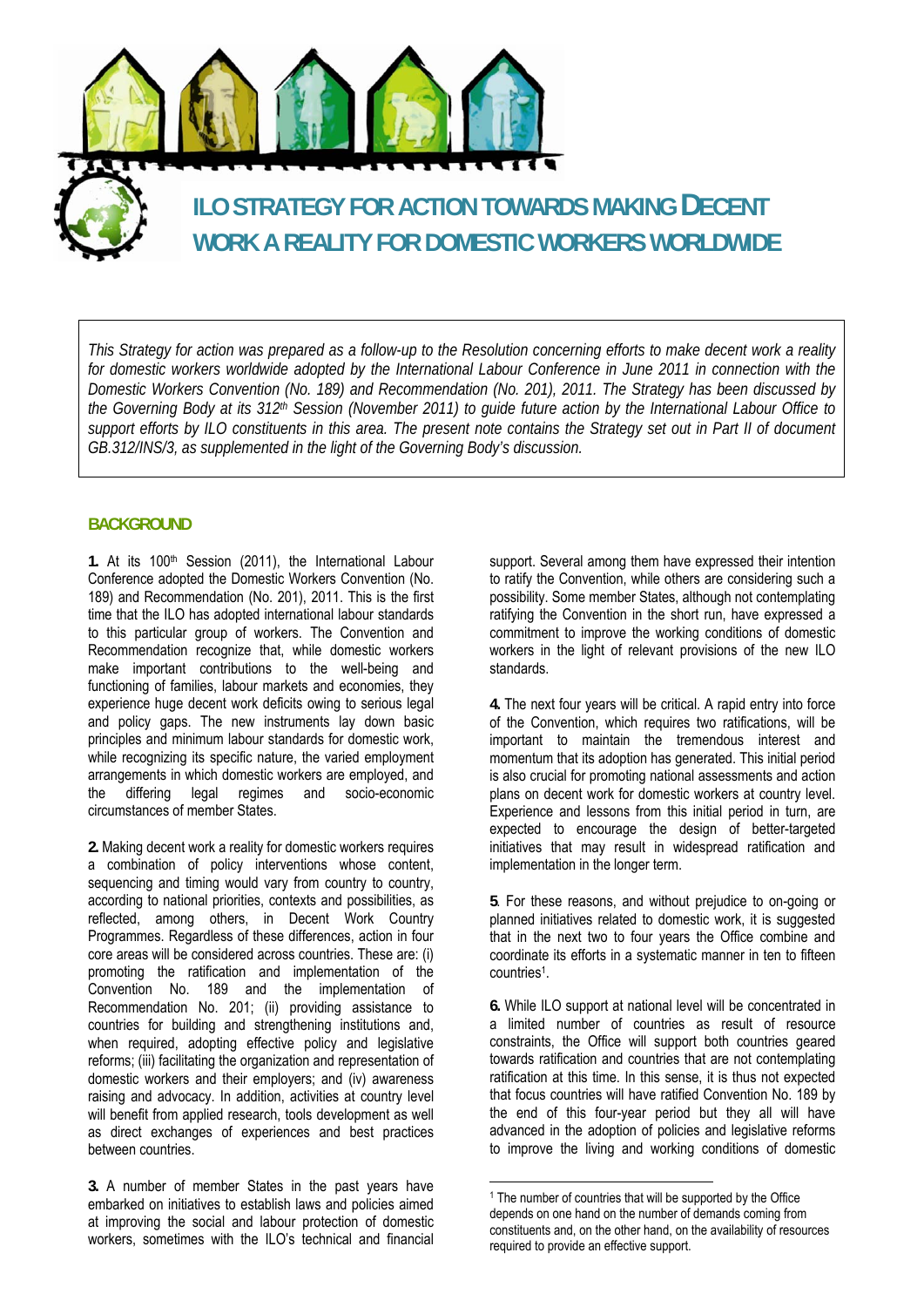workers. Key criteria for choosing countries include the political commitment together with the existence of political processes aimed at improving the legal and policy frameworks on domestic work. The Office will also focus on countries where it could have the most impact in improving working conditions of domestic workers.

**7.** In addition to national level support, the Office will develop at regional and global levels several products and activities that may benefit a larger number of countries. These include practical tools dealing with specific policy areas, research, knowledge-sharing forums for exchanges of experiences and best practices, database for easy access to information on laws, etc.

## **1. PROMOTION OF RATIFICATION AND IMPLEMENTATION OF THE NEW CONVENTION**

**8.** Article 19 of the ILO Constitution stipulates that each Member should bring new Conventions and Recommendations before the authority or authorities within whose competence the matter lies, for the enactment of legislation or other action. In addition, Members that have ratified Convention No.144 have the obligation to undertake consultations with the most representative organisations of employers and workers on the proposals to be made to the competent authority or authorities in connection with the above mentioned submission of Conventions and Recommendations.

**9.** Action towards the ratification and implementation of Convention No. 189, supplemented by Recommendation No. 201, requires the involvement of all tripartite constituents. The role of the ILO Office, including the Bureau for Workers' Activities (ACTRAV) and the Bureau for Employers' Activities (ACT/EMP), will be to support social dialogue on decent work for domestic workers and efforts at the national level to study the possibility of ratifying Convention No. 189. In this regard, the Office, upon request, will assist the concerned authorities in the examination of national law and practice in the light of the Convention and the preparation of measures to overcome gaps identified.

**10.** Because legislative reform can be long and complex, involving not only ILO traditional tripartite partners but also other government ministries, parliamentarians, and organizations of domestic workers and of their employers, the ILO must be ready to engage in this process at country level on a sustained basis for at least three years.

# **2. BUILDING INSTITUTIONAL CAPACITIES AND SUPPORTING POLICY AND LEGISLATIVE REFORMS AT NATIONAL LEVEL**

**11.** Since 2009, some countries have embarked on initiatives to design new legislation or policies aimed at improving working conditions and social security of domestic workers, e.g. in Argentina, China, India, Indonesia, Jordan, Lebanon, Paraguay, the Philippines, Spain, the United States (State of New York, California) and Zambia.

**12.** Even prior to the adoption of Convention No. 189 and Recommendation No. 201, the ILO had already provided technical assistance to some countries on policy issues concerning domestic workers in response to requests from national constituents, among them, Brazil, China, Lebanon, India, Paraguay, the Philippines, Uruguay, and Zambia. The Programme and Budget for 2012−13 include a number of country programme outcomes related to domestic work. Based on information received from national constituents and field offices, a number of countries are ready to improve, revise or introduce laws, policies and institutions, building on the standards and guidance contained in the Convention and Recommendation.

**13.** These countries have different needs and would require different forms of ILO assistance. For example, some are relatively advanced and require legal and policy reviews leading to ratification; some require building institutional capacities and policy advise for implementation of the Convention or some of its provisions; others require, as a first step, wider awareness raising and policy dialogues on domestic work and on the Convention. These specificities will be elaborated through consultations with constituents by field offices in collaboration with the relevant technical departments at headquarters. Support will be provided upon demand and according to nationally defined priorities.

**14.** Based on demands expressed, ILO technical assistance may cover the following areas:

- labour law reform;
- improvement of data collection and statistics to better capture domestic work;
- social security, including maternity protection;
- employment, social security and immigration regimes governing migrant domestic workers;
- protection against all forms of abuse, harassment and violence;
- occupational safety and health;
- skills development for domestic workers;
- private employment agencies;
- bilateral dialogue and agreement between sending and receiving countries;
- collective bargaining mechanisms;
- **EXEC** recruitment and placement of domestic workers, as well as settlement of disputes; and
- enforcement mechanisms;
- formalization of employment.

**15.** National capacity building may involve a range of policy actors, governance institutions, workers' and employers' organizations and private employment agencies; and may include knowledge sharing, training, feasibility studies and pilot-testing of new schemes, and development of local experts' support networks.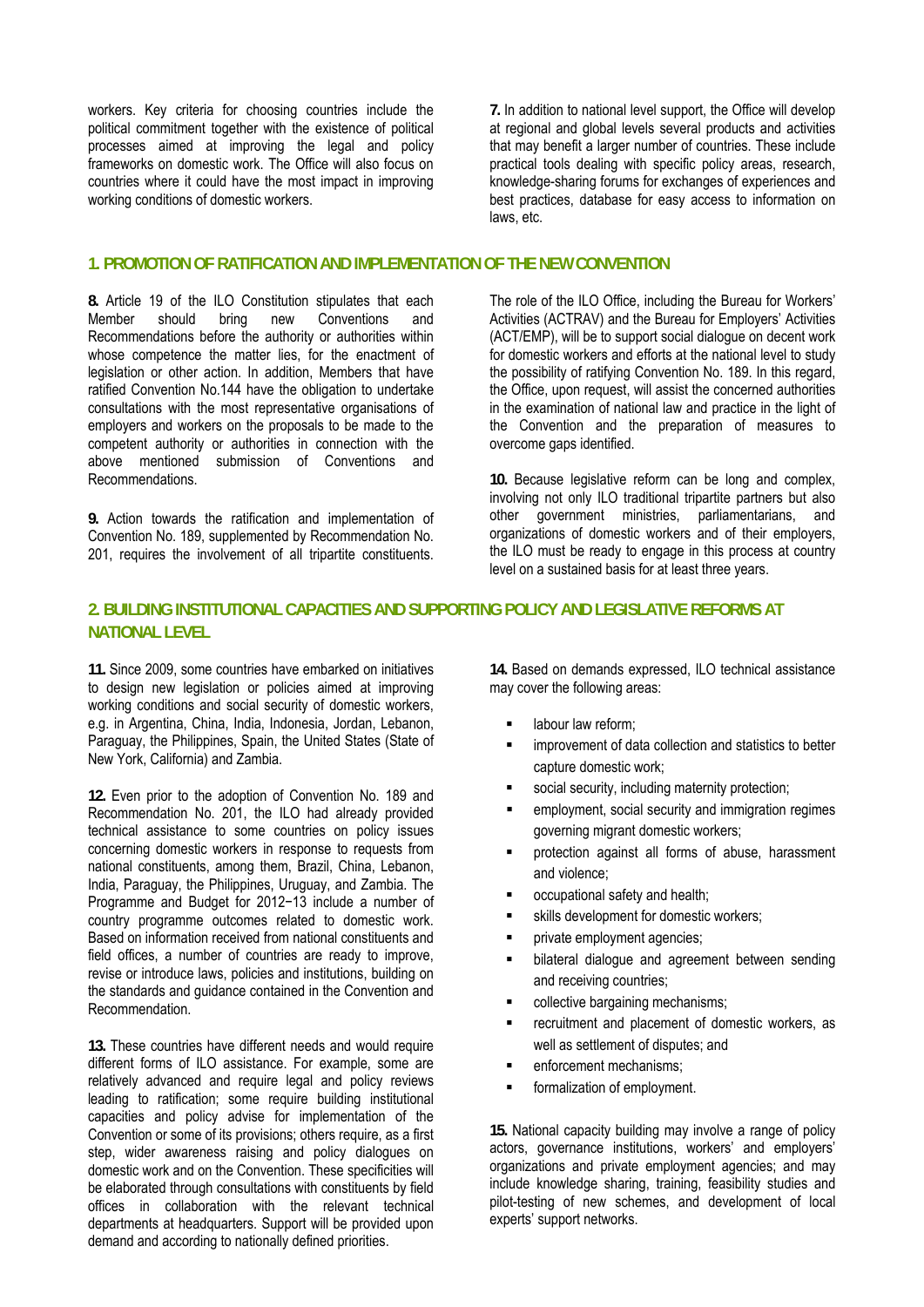#### **3. PROMOTING THE ORGANIZATION OF DOMESTIC WORKERS AND THEIR EMPLOYERS**

**16.** The international trade union movement, through the International Trade Union Confederation and its regional affiliates and the Global Union federations, played an active role in the process which led to the adoption of the new standards. It provided, in particular, a platform for domestic workers to voice their own expectations and demands. The international trade union movement is now committed to promoting the ratification of the new Convention, and to encouraging the organization and affiliation of domestic workers in established trade unions.

**17.** Employers' representatives to the 2011 Conference expressed their readiness to engage in dialogue on improving the working and living conditions of domestic workers. At the country level, there are already examples of national employers' organizations that have started to do so, e.g., in Zambia. In the context of the standard-setting process, the International Organisation of Employers has actively engaged in international discussions concerning private employment agencies, which play an important role in recruiting and placing migrant domestic workers.

**18.** The Convention and Recommendation explicitly recognize the importance of workers' and employers' organizations, and of engaging them in the implementation of

## **4. AWARENESS RAISING AND ADVOCACY**

**20**. Awareness-raising and advocacy, conducted by workers' organizations, civil society organizations, governments, tripartite bodies and/or international organizations, have played an important role in the past years in giving greater visibility to the issues and problems of domestic workers, in stimulating positive developments in national law and policy, and in mobilizing support for the adoption of the new Convention and Recommendation. These will continue to play a critical role in bringing about desired changes in laws, policies and institutions in the coming years, not only by generating political support but also by influencing public perceptions and attitudes towards a better recognition of

the new standards. Consultations with the most representative organizations of employers and workers and, where they exist, with organizations representative of domestic workers and those representative of employers of domestic workers are specifically envisaged on measures regarding occupational safety and health, social security, and private employment agencies. This is underpinned by provisions on the protection and promotion of freedom of association and the right to collective bargaining in the domestic work sector.

**19.** In this regard, ILO technical assistance, through ACTRAV and ACT/EMP and upon request by the organizations concerned, will: (i) collaborate with and assist trade unions to develop their capacities to respond to the needs of domestic workers, to organize them and give them voice and representation in the mainstream trade union movement; (ii) collaborate with and assist employers' organizations to address domestic work issues, including the development of programmes to strengthen good practices among private employment agencies that recruit, place and/or hire domestic workers, and to support organizations of employers of domestic workers; and (iii) strengthen the organization and negotiating capacity of domestic workers and of employers of domestic workers.

domestic worker's rights and dignity, and of the economic and social value of the work they perform. Indeed, achieving tangible and sustainable improvements in the working and living conditions of domestic workers involves issues of social cohesion, not only technical considerations.

**21.** Upon request, the ILO will support efforts of constituents to reach out to the public as well as specialized audiences, including parliamentarians, concerned public officials, workers' and employers' organizations, the media, and civil society.

#### **5. DEVELOPING KNOWLEDGE AND PROMOTING EXCHANGES OF EXPERIENCES AND GOOD PRACTICES**

**22.** Regulating working conditions of domestic workers and extending effective protection to them are relatively new areas of policy and regulation for a great part of the world. In such circumstances, developing a sound knowledge base on domestic work and approaches to regulating is particularly essential to informed, meaningful policy dialogue, awareness raising and action at national, regional and international levels.

**23.** The ILO's future research and knowledge-sharing strategy on domestic work will build upon the recently developed methodology for estimating the number of domestic workers and coverage of legal protection, and on other studies already undertaken by the Conditions of Work and Employment Branch (TRAVAIL), the International Migration Branch (MIGRANT), the International Programme on the Elimination of Child Labour (IPEC), ACTRAV and ILO field offices (in Beijing, Beirut, Brasilia, Dar es Salaam,

Hanoi, New Delhi and Santiago), and will aim for broaderbased quality data and surveys.

**24**. Future research will have three streams: (i) improving methodologies for monitoring the number of domestic workers and trends in their conditions of work and employment; (ii) a policy thematic stream, aimed at building a critical mass of knowledge on specific policy themes such as remuneration, working time, occupational safety and health, links between immigration and labour policy and regulation, enforcement, collective bargaining; ; and (iii) a country specific stream, aimed at building in-depth understanding of the multiple aspects of domestic work and the relative effects of different policies and regulations. As a cost effective strategy, the ILO will continue to work with the academic community, and will strengthen networks with them through varied modes of partnership.